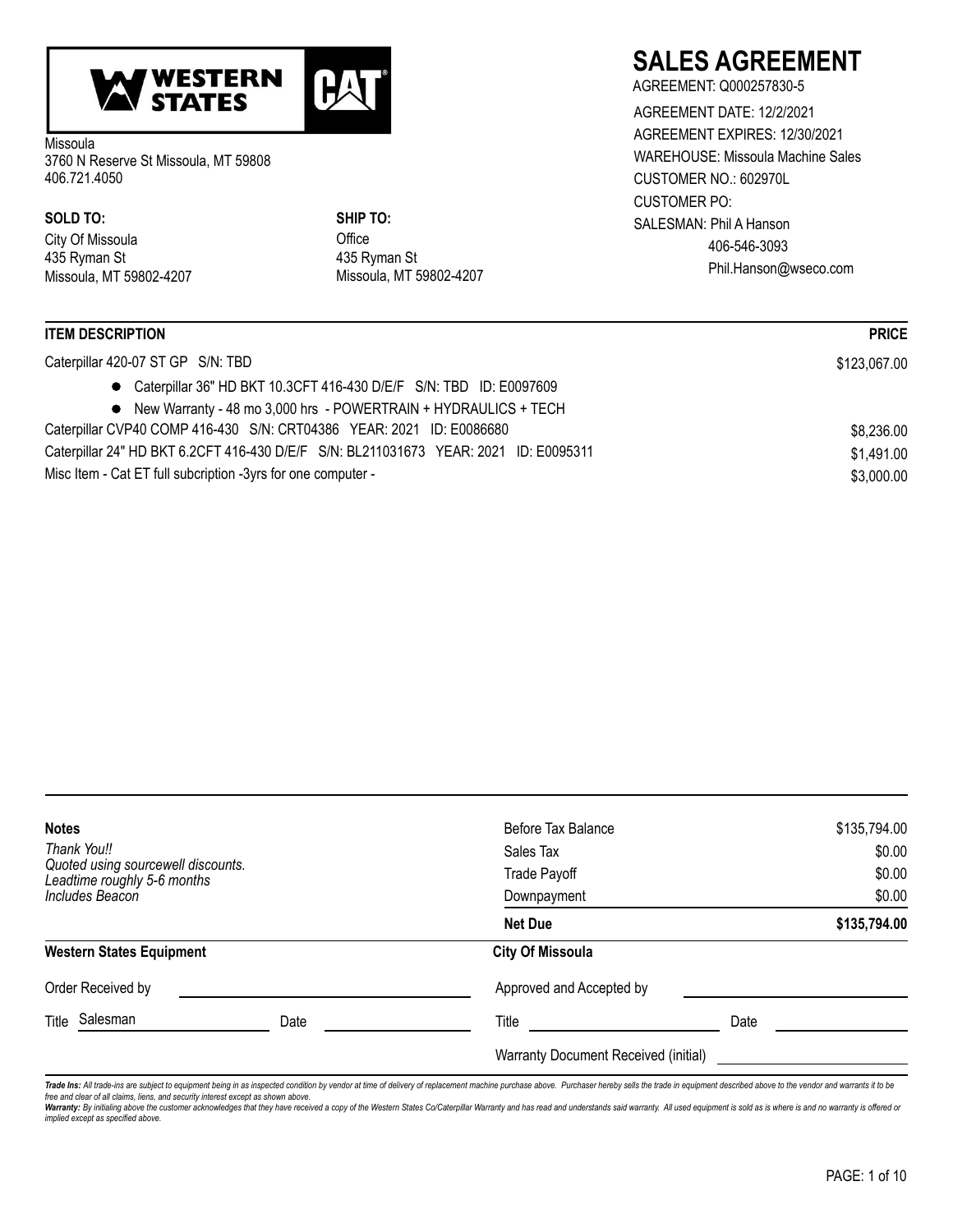

NO.: Q000257830-5

### **EQUIPMENT DETAILS**

5427992 420 07A BACKHOE LOADER CFG2 0P9003 LANE 3 ORDER 5434284 STICK, EXTENDABLE, 14FT STATES AND STATES AND STATES AND STATES AND SHALL STATES AND SHIFT 5419540 ENGINE, 74.5KW, C3.6 DITA, T4F 5427772 HYDRAULICS, GP, 6FCN/8BNK, ST 5440883 CAB, DELUXE 5455047 DISPLAY, STANDARD 4916734 WORKLIGHTS (8) HALOGEN LAMPS 5734525 SEAT, DELUXE FABRIC, HEATED 2061748 SEAT BELT, 3" SUSPENSION 5606797 PRODUCT LINK, CELLULAR, PLE643 3379696 COUNTERWEIGHT, 1015 LBS 9R6007 STABILIZER PADS, FLIPOVER 3377388 BUCKETGP, 1.4 YD3, PO 9R5321 CUTTING EDGE, TWO PIECE 5590872 INSTRUCTIONS, ANSI 4218926 SERIALIZED TECHNICAL MEDIA KIT 5516453 RIDE CONTROL 5481231 LINES, COMBINED AUX, ESTICK 5402298 RADIO, FM BLUETOOTH 5516940 COLD WEATHER PACKAGE, 120V 4237607 PLATE GROUP BOOM WEAR 3531389 GUARD, STABILIZER 0P0210 PACK, DOMESTIC TRUCK 4621033 RUST PREVENTATIVE APPLICATOR 5458548 LOADER BUCKET PINS 6575090 AUTO-UP STABILIZERS 3792161 TIRES, 12.5 80/19.5L-24, GY 5427810 AIR CONDITIONER, T4F 4616839 SHIPPING/STORAGE PROTECTION 4855303 COUPLER, PG, HYD.D.LOCK,BHL 2825409 THUMB, HYDRAULIC, NO TINE, BHL 2214283 THUMB, TINE, A 3 2114292 BEACON, MAGNETIC MOUNT **CONTRACT CONSUMING THE CONSUMING OPO070 BACKHOE LOADER WORK TOOLS** 5514957 COMPACTOR PLATE, CVP40 4917486 LINES, CVP40, BHL-F 5649842 BRACKET, BL, 45-50MM, XL 0P0070 2193389 BUCKETHD, 36", 10.3 1783593 PINS, BUCKET, BHLF, 1783593 PINS, BUCKET, BHL-F, 0P0070 2193387 BUCKETHD, 24", 6.2

5552396 LINES, HYD CPLR 14FT EXT PILOT AND THE ASSESS ASSESSED A 4330154 BEACON, MAGNETIC MOUNT, STROBE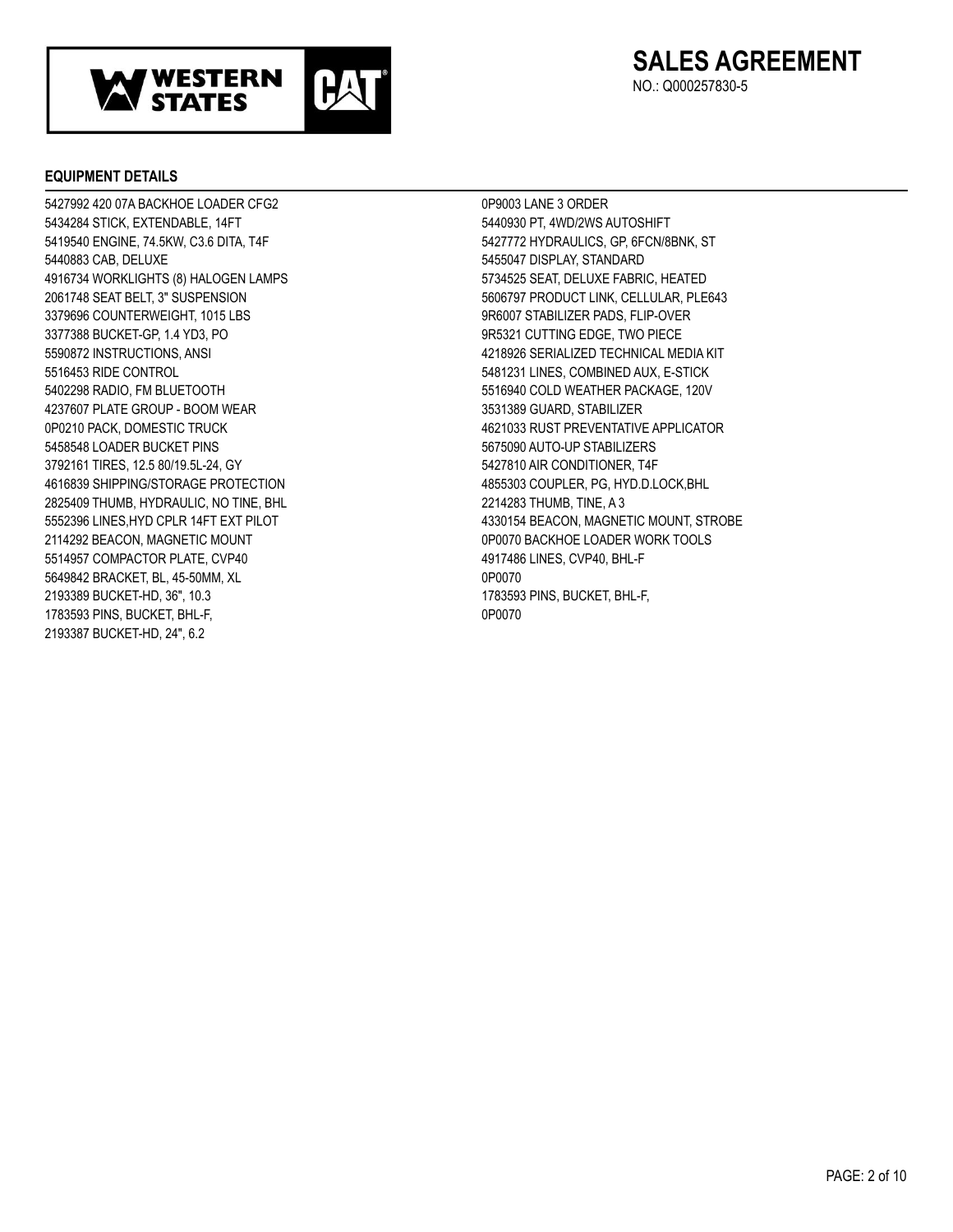# **TERMS AND CONDITIONS**

**1. OFFER TO SELL, METHODS OF ACCEPTANCE AND AGREEMENT TERMS:** This Sales Agreement ("SA") is an offer for the sale of the equipment, vehicles, accessories and attachments described on the invoice (referred to generally as "equipment" or "goods") by Western States Equipment Company, an Idaho business corporation or its affiliates ("WSECO") to Customer under the terms and conditions specified herein. This offer may be accepted by **(1)** the execution of this SA by a representative of Customer or **(2)** Customer's verbal or written authorizations or conduct consistent with prior course of dealing between the parties authorizing WSECO to take action to fulfill this SA, or **(3)** the commencement of the manufacture or shipment of the goods specified in this SA, whichever of the foregoing first occurs.

Acceptance of this SA is limited to the express terms stated herein. Any proposal in Customer's acceptance for additional or different terms or any attempt by Customer to vary in any degree any of the terms is objected to and hereby rejected, but such proposals shall not operate as a rejection of this offer, unless such variances are in the terms of the description, quantity, price, delivery schedule, or payment schedule of the goods, but shall be deemed a material alteration of this SA and this SA shall be deemed agreed to by WSECO without said additional or different terms. Once accepted, this SA shall constitute the entire agreement between WSECO and Customer. WSECO is not bound by any representation or agreements, express, or implied, oral or otherwise, which are not stated within this SA or contained in a separate writing supplementing this SA and signed by authorized agents of both WSECO and Customer. This SA will supersede all previous communications, agreements, and contracts with respect to the subject matter hereof and no understanding, agreement, term, condition, or trade custom at variance with this SA will be binding on WSECO. No waiver or modification of the terms and conditions hereof will be effective unless in writing and signed by both Customer and WSECO.

**2. PAYMENT TERMS:** Customer agrees to pay the sales price for the equipment, less any net trade-in allowance, in accordance with the payment terms as all stated on the invoice. The sales price is offered F.O.B. at WSECO's designated facility as stated on the invoice and Customer is responsible for all shipping charges as provided in this SA. Customer is also responsible for paying all applicable sales, use or any other applicable taxes levied or assessed on the equipment by any federal, state or local governmental authority, unless Customer provides WSECO an appropriate exemption certificate as stated on the invoice. In the event that Customer fails to pay any applicable tax or other charge as agreed herein or fails to provide a valid exemption certificate, Customer agrees to indemnify and hold WSECO harmless from any liability and expense by reason of Customer's failure to pay said taxes or assessments, including, but not limited to, WSECO's reasonable attorney's fees and costs and other necessary legal expenses resulting from such failure.

**3. GRANT OF SECURITY INTEREST, AUTHORIZATION TO FILE STATEMENT AND PROTECTION OF COLLATERAL:** Until the Customer pays the total sales price and additional charges as provided in this SA, Customer hereby grants WSECO a security interest in and to the equipment and all additions, replacements, substitutions, and proceeds of the same ("Collateral") to secure payment of the sales price and any and all other amounts owed or owing by Customer to WSECO under this SA or otherwise. Customer authorizes WSECO to file financing statement(s) evidencing this security agreement and the collateral subject thereto and to take all steps necessary to perfect WSECO's interest in the equipment.

Customer agrees to execute any documents required by WSECO to evidence and perfect such security interest. Customer hereby appoints WSECO as its irrevocable attorney-in-fact for the purpose of executing any documents necessary to perfect or to continue the security interest granted in this SA. Customer will reimburse WSECO for all expenses for the perfection and the continuation of the perfection of WSECO's security interest in the Collateral. Customer promptly will notify WSECO before any changes in Customer's name including any changes to the assumed business names of Customer.

Customer, upon WSECO's request, will deliver to WSECO a schedule of the locations of the Collateral and agrees to update the list upon WESCO's further request. Customer will not commit or permit damage to or destruction of the Collateral or any material part of the Collateral. WSECO and its designated representatives and agents shall have the right at all reasonable times to examine and inspect the Collateral. Customer shall immediately notify WSECO of all cases involving the loss or damage of or to any material portion of the Collateral and generally of all material happenings and events affecting the Collateral.

**4. INSURANCE:** Customer shall not move, load, transport or otherwise handle the equipment on WSECO's premises without first having obtained insurance coverage. Customer shall carry all risks insurance on the equipment, including, without limitation, fire, theft and liability coverage with such other insurance as necessary to protect Customer's and WSECO's respective interests in the equipment. As long as any portion of the sales price is outstanding, Customer will deliver to WSECO from time to time the policies or certificates of insurance in forms satisfactory to WSECO, showing WSECO as an additional insured and including stipulations that coverage will not be cancelled or diminished without at least fifteen (15) days prior written notice to WSECO.

**5. TIME OF DELIVERY AND SHIPPING:** Orders for equipment are processed in the order of their acceptance by WSECO and WSECO will use its reasonable efforts to deliver the equipment to Customer on the scheduled delivery date as stated on the invoice. However, shipping and delivery dates are acknowledged to be estimates only and dependent upon many factors outside of WSECO's control including, but not limited to, the manufacturer's production schedule, material and labor shortages, shipping delays and various other unrelated factors. WSECO is not liable for delays or damages caused by delays in delivery or shipment of the equipment, unless stated on the face of the invoice to the contrary. Customer is responsible for all freight, shipping, loading and unloading costs.

**6. RISK OF LOSS/SHORTAGES/REJECTION OF GOODS**: Risk of loss of the goods shall pass to Customer as soon as the goods are properly loaded on the carrier. WSECO's responsibility for shipment ceases upon delivery of the goods to a transportation company. Any claim by Customer for shortage in shipment shall be made by written notice to WSECO within fifteen (15) days after receipt of the shipment. It is specifically agreed that the risk of loss shall not be altered by the fact that the conduct of either party hereto may constitute a default or breach and shortage in shipment is not deemed to constitute a nonconformity.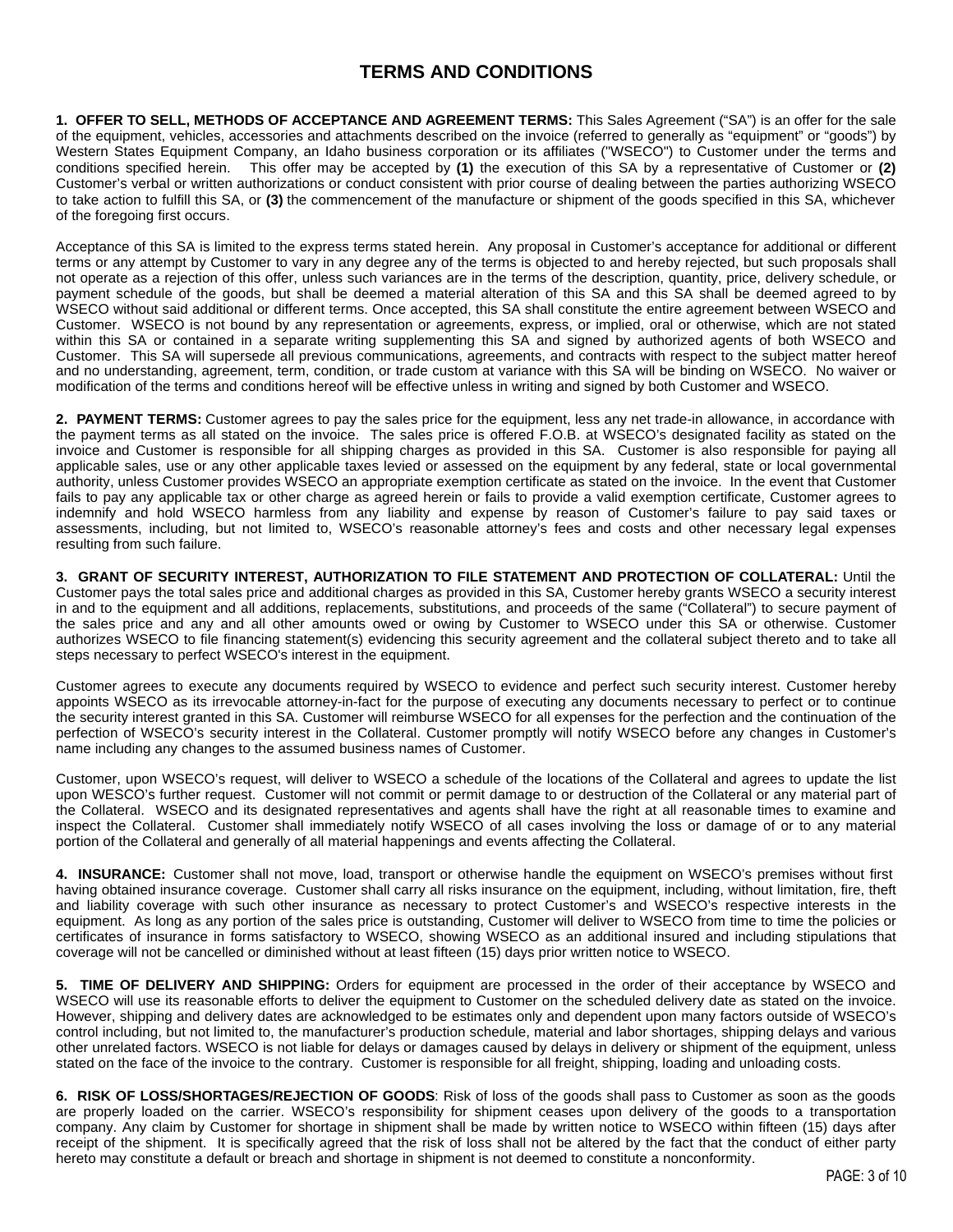All equipment or goods shall be subject to the standard manufacturing and commercial variation and practices of the manufacturer thereof. In the event of shipment of non-conforming goods, WSECO shall be given a reasonable opportunity to replace the goods with those which conform to the order. Any notices pertaining to rejection or claims of nonconformity must be made in writing specifying in detail Customer's objections and such notices must be delivered within fifteen (15) days after delivery of the goods. It is agreed that in the event of rejection, Customer will store the goods or reship the goods to WSECO. Should Customer use the equipment or goods, such use shall be deemed an unequivocal acceptance of the goods. If Customer accepts goods tendered under this SA, such acceptance shall be final and irrevocable; no attempted revocation shall have any effect whatsoever.

**7. ASSIGNMENTS:** No right or interest in this SA shall be assigned by Customer without the written permission of WSECO, and no delegation of any obligation owed or of the performance of any obligation by Customer shall be made without written permission of WSECO. Any attempted assignment or delegation by Customer shall be wholly void and totally ineffective for all purposes unless made in conformity with this paragraph.

**8. NO WARRANTY:** Unless provided otherwise on the invoice, the equipment is purchased **"AS IS"** and there is no other agreement with Customer regarding the equipment other than what is stated in this SA and in any credit instrument and/or guaranty between Customer and WSECO. There are no other warranties, express or implied, for any equipment, product, service, or other items sold or furnished under this SA unless agreed to in writing between Customer and WSECO. **WSECO DISCLAIMS ANY WARRANTY OF MERCHANTABILITY OR FITNESS FOR A PARTICULAR PURPOSE.** 

**9. EQUIPMENT FAILURE/LIMITATION OF REMEDIES:** If, for any reason, the equipment does not perform satisfactorily, as judged by WSECO in its sole discretion, WSECO may repair or replace the equipment or any part thereof, at its option, without affecting any of the terms of this SA. This remedy does not apply if the equipment has failed or performs less than satisfactorily due to improper use of the equipment, accident (including, damage during shipment), neglect, abuse, misuse or exposure of the equipment to conditions beyond capacity, power, environmental design limits or operation constraints specified by WSECO or the equipment manufacturer. Customer is responsible for all expenses related to repair or replacement due to these causes. **THE REMEDIES IN THIS PARAGRAPH ARE CUSTOMER'S SOLE AND EXCLUSIVE REMEDIES AGAINST WSECO.**

**10. LIMITATION OF LIABILITY:** Notwithstanding trade customs or prior course of dealing to the contrary, in no event will WSECO, its subsidiaries, affiliates, agents or employees be liable for any incidental, indirect, special, or consequential damages in connection with or arising out of this SA or furnishing of any goods, services or other items or any third party's ownership, maintenance, or use of any goods, services or other items furnished under this SA, including, but not limited to, lost profits or revenues, loss of use of the equipment or any associated goods, damage to associated goods, costs of capital, cost of substitute goods, or claims of Customer's clients for such damages. Customer's sole remedy, for any liability of WSECO of any kind, including but not limited to negligence, with respect to any equipment, service, or other item is limited to that set forth in the paragraph entitled **"EQUIPMENT FAILURE/LIMITATION OF REMEDIES"** of this SA. WSECO is not responsible for meeting any federal, state, local or municipal code or specification (whether statutory, regulatory or contractual), unless Customer specifies it in writing and WSECO agrees to it in writing. Customer agrees that it has selected each item of equipment based upon its own judgment and particular needs and disclaims any reliance upon any statements or presentations made by WSECO. The liability for performing under any manufacturer warranty program rests solely with the subject manufacturer and WSECO has no liability or responsibility for performance thereunder.

**11. FORCE MAJEURE:** WSECO shall not be responsible or liable for any delay or failure to deliver any or all of the goods and/or performance of the services where such delay or failure is caused by any act of God, fire, flood, inclement weather, explosion, war, insurrection, riot, embargo, stature, ordinance, regulation or order of any government or agent thereof, shortage of labor, material fuel, supplies or transportation, strike or other labor dispute, or any other cause, contingency, occurrence or circumstance of any nature, whether or not similar to those herein before specified beyond WSECO's control, which prevents, hinders or interferes with manufacture, assembly or delivery of the goods or performance of the services. Any such cause, contingency, occurrence or circumstances shall release WSECO from performance of its obligations hereunder.

**12. INDEMNITY:** Customer agrees to indemnify and hold WSECO harmless from and against any and all claims, actions, suits, proceedings, costs, expenses, damages (including but not limited to consequential and incidental damages), liabilities, fees (including, but not limited to, attorney fees and court costs), and settlements, (including those brought or incurred by or in favor of Customer's employees, agents and subcontractors), arising out of or related to the selection, delivery, loading, unloading, towing, possession, use, operation, handling or transportation of the equipment. Customer agrees to defend, at its expense, any and all suits brought against WSECO either alone or in conjunction with others and additionally to satisfy, pay and discharge any and all judgments and fines against WSECO in any such suits or actions, whether based in negligence or otherwise.

**13. DEFAULT BY CUSTOMER:** An event of default shall occur if (a) Customer fails to pay when due the sales price; (b) Customer fails to perform or observe any covenant, condition, or agreement to be performed by it hereunder; (c) Customer ceases doing business as a going concern, makes an assignment for the benefit of creditors, admits in writing an inability to pay debts as they become due, files a petition in bankruptcy, or if its owners, shareholders or members of Customer take actions towards dissolution or liquidation of Customer; (d) Customer attempts to sell, transfer, or encumber, sublease or convey the equipment or any part thereof prior to paying the full sales price; or (e) WSECO, in good faith deems itself, insecure relative to payment of the sales price.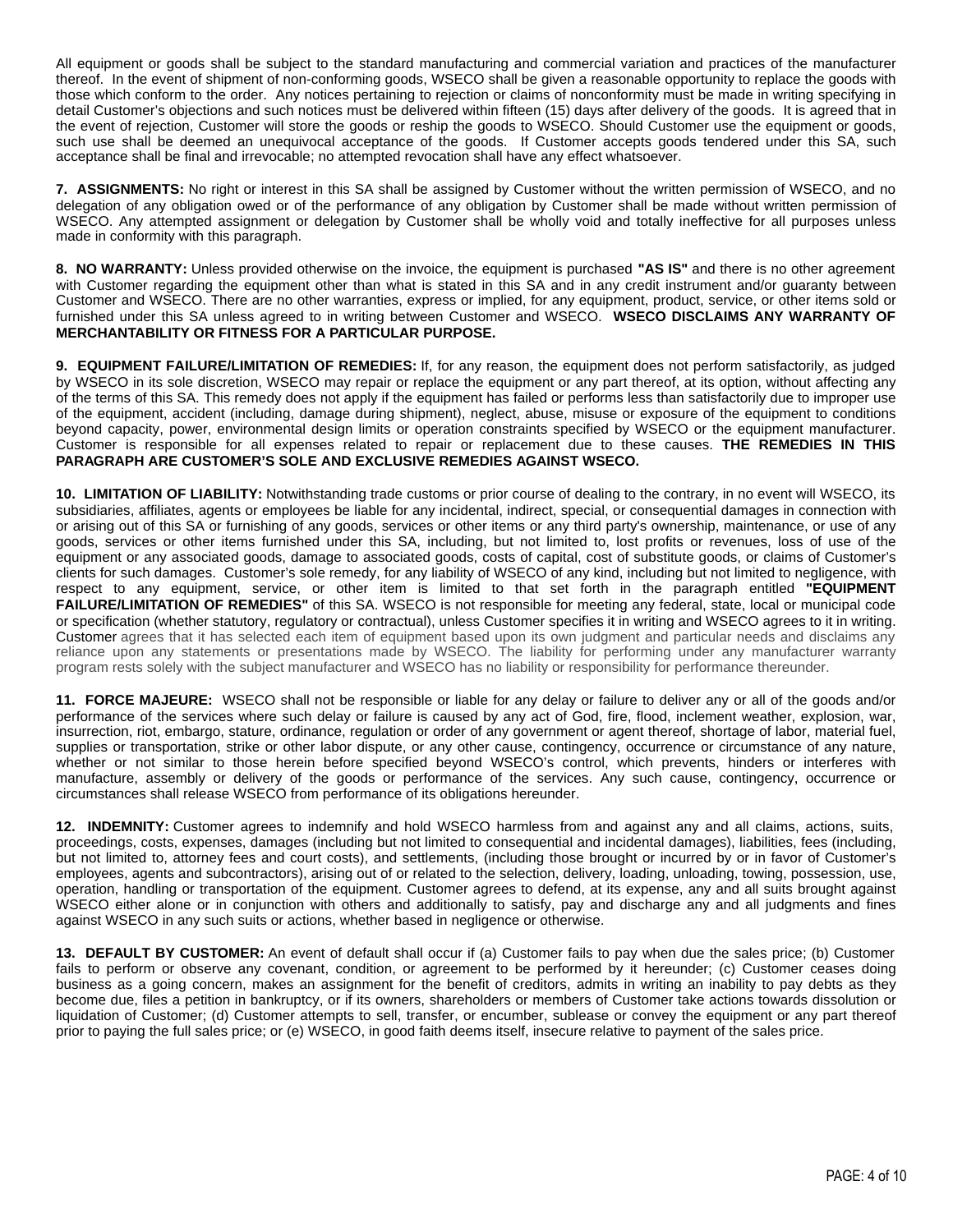Upon the occurrence of any event of default, WSECO may exercise the following rights and remedies: (i) declare the sales price immediately due and payable; (ii) require Customer to assemble the equipment and make it available to WSECO at a place and time designated by WSECO; (iii) WSECO shall have full power to enter upon the property or jobsite of the Customer and take possession of and remove the equipment; (iv) WSECO shall have full power and authority to sell, lease, transfer or otherwise deal with the equipment or proceeds thereof, and in connection therewith WSECO may bid on the goods or equipment and that a commercially reasonable price for said reclaimed equipment may be determined by WSECO based upon current national auction values, market trends relating to supply and demand, and related factors for goods of similar type and condition; (v) if WSECO chooses to sell or lease the reclaimed equipment, WSECO may obtain a judgment against Customer for any deficiency remaining on the sales price after application of all amounts received from the exercise of its rights under this SA; and (vi) all rights and remedies of a secured creditor under the provisions of the Idaho Uniform Commercial Code, as amended from time to time. All of WSECO's rights and remedies, whether evidenced by this SA or other related agreement, shall be cumulative and may be exercised singularly or concurrently. Customer agrees to pay all costs incurred by WSECO in enforcing this SA or any of its provisions, including without limitation reasonable attorney's fees and costs and all costs of reclaiming the goods, whether or not legal action is commenced.

**14. JURISDICTION AND VENUE:** This SA and the relationship between WSECO and Customer shall be governed and construed according to the laws of the State of Idaho. At the sole and exclusive election of WSECO, jurisdiction and venue for any action or dispute arising under this SA shall be in the in the Fourth Judicial District of the State of Idaho, in and for Ada County, which is WSECO's corporate headquarters and principal place of business, wherein the parties acknowledge having done business sufficient to establish minimum contacts under the Idaho long arm statute, and which is a mutually convenient forum. In addition, Customer waives any and all rights to jurisdiction and/or venue in any other forum, including waiver of any and all rights to remove the action from any court originally acquiring jurisdiction.

**15. EQUIPMENT DATA:** This machine may be equipped with a wireless data communication system, such as Product Link. In such case, Customer understands data reflecting the machine performance, condition and operation is being transmitted to Caterpillar/WSECO to better serve the Customer and to improve upon Caterpillar products and services. This data may include, but is not limited to: fault codes, emissions data, fuel usage, service meter hours, software and hardware version numbers and installed attachments. Neither Caterpillar nor WSECO sell, rent or share collected information to any other third party, and will exercise reasonable efforts to keep the information secure. Caterpillar Inc. and WSECO recognize and will respect customer privacy. Customer agrees to allow this data to be accessed by Caterpillar and WSECO within normal, accepted business practices.

The undersigned represents and warrants that he/she is authorized by Customer identified below to bind the Customer to the obligations and duties expressed herein and does so commit Customer to the terms and conditions of SA by signing below. Until this SA (or indentical counterpart thereof) has been signed by our duly authorized representative, it will constitute an offer by Customer to enter into this SA with WSECO on the terms herein.

| CUSTOMER: _________________________________ | <b>WESTERN STATES EQUIPMENT COMPANY</b> |
|---------------------------------------------|-----------------------------------------|
|                                             |                                         |
|                                             |                                         |
|                                             |                                         |
|                                             |                                         |
|                                             |                                         |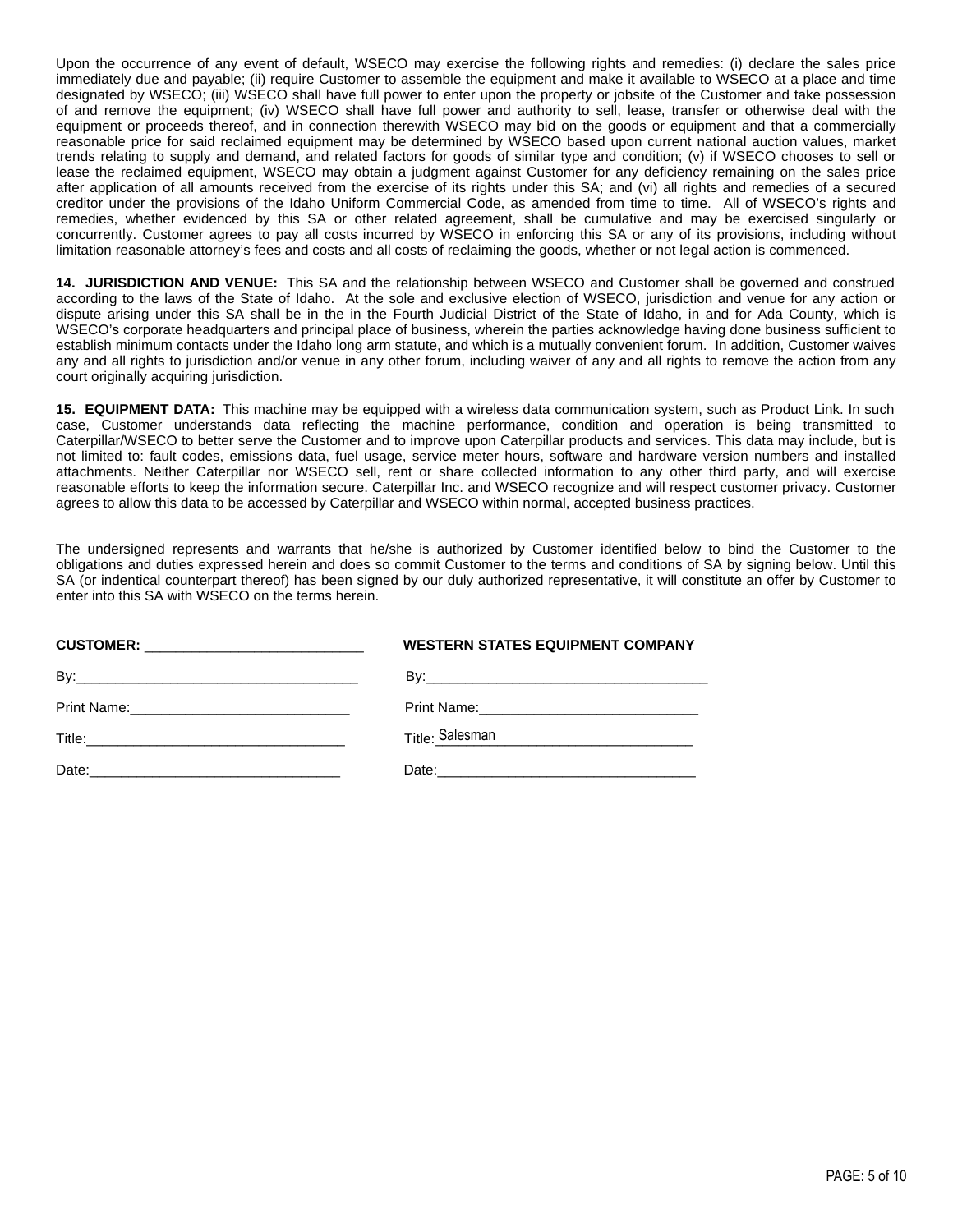

## **STANDARD WARRANTY AND APPLICATION FOR EXTENDED COVERAGE FOR CATERPILLAR PRODUCTS**

**The Caterpillar equipment owner identified below ("Owner") hereby applies to Western States Equipment for Standard or Extended Coverage in accordance with the terms as set forth in this document, for the Caterpillar product identified below. Owner desires the Standard or Extended coverage option(s) listed below:**

**COVERAGE EXPIRATION - FIRST TO OCCUR (MONTHS OR HOURS) - Months after retail purchase (less duration of rental, demonstration, or other usage, if any, prior to the first purchaser or lessee)**

**Standard Warranty period based on Caterpillar guidelines**

**OWNER's NAME OWNER PHONE**

City Of Missoula

**OWNER ADDRESS, CITY and ZIP CODE**

435 Ryman St Missoula, MT 59802-4207

**EXTENDED WARRANTY COVERAGE**

New Warranty - 48 mo 3,000 hrs & POWERTRAIN + HYDRAULICS + TECH

| <b>MODEL</b>        | <b>PRODUCT</b><br><b>DESCRIPTION</b> | <b>HOUR METER</b> | <b>SERIAL NUMBER</b> | <b>DELIVERY DATE</b> |
|---------------------|--------------------------------------|-------------------|----------------------|----------------------|
| <b>CVP40 PC 416</b> | CVP40 COMP 416-430                   |                   | CRT04386             |                      |

**IMPORTANT NOTE TO OWNER: Complete terms of Standard or Extended Coverage are set forth on this document. Please read all pages carefully before signing. YOUR RIGHTS AND REMEDIES IN CONNECTION WITH STANDARD OR EXTENDED COVERAGE ARE LIMITED AS INDICATED ON ALL PAGES OF THIS DOCUMENT. CATERPILLAR PRODUCTS CARRY NO IMPLIED WARRANTY OR MERCHANTABILITY OR FITNESS. STANDARD WARRANTY OR EXTENDED COVERAGE IS NOT INSURANCE.**

**ACKNOWLEDGEMENTS: I have read and understand the terms, including limitations and exclusions, of Standard or Extended Coverage, and understand that it is not insurance. I also understand that the coverage applied for herein is not effective unless and until I pay the applicable charge for this extended coverage. I understand the SOS requirements \_\_\_\_\_\_\_\_ (initial)**

**OWNER/LESSEE SIGNATURE : DATE:**

**The owner and product identified above meet all requirements for the coverage requested and the applicable charge for extended coverage has been paid.**

#### **DEALER SIGNATURE : DATE:**

**TRANSFER: The unexpired portion of the Standard or Extended Repair Coverage may be transferred with Western States Equipment approval (see section F on back for complete details). Complete the section below to request transfer.**

| <b>Purchase Application</b>          | <b>PURCHASER NAME</b>                        | <b>DATE MACHINE SOLD</b>                |                            | DATES INSPECTION COMPLETED & APPROVED |
|--------------------------------------|----------------------------------------------|-----------------------------------------|----------------------------|---------------------------------------|
| <b>COMMERCIAL</b><br><b>FORESTRY</b> | <b>ADDRESS (STREET, RR)</b>                  | (CITY/TOWN)                             | (STATE)                    | (ZIP CODE)                            |
| <b>WASTE</b>                         | <b>TRANSFER HOUR METER</b><br><b>READING</b> | <b>SIGNATURE OF NEW</b><br><b>BUYER</b> | <b>DEALER CONFIRMATION</b> |                                       |
| <b>GOVERNMENTAL</b>                  |                                              |                                         |                            |                                       |
| AG                                   |                                              |                                         |                            |                                       |

**By signing this agreement I agree to the terms on the following pages.**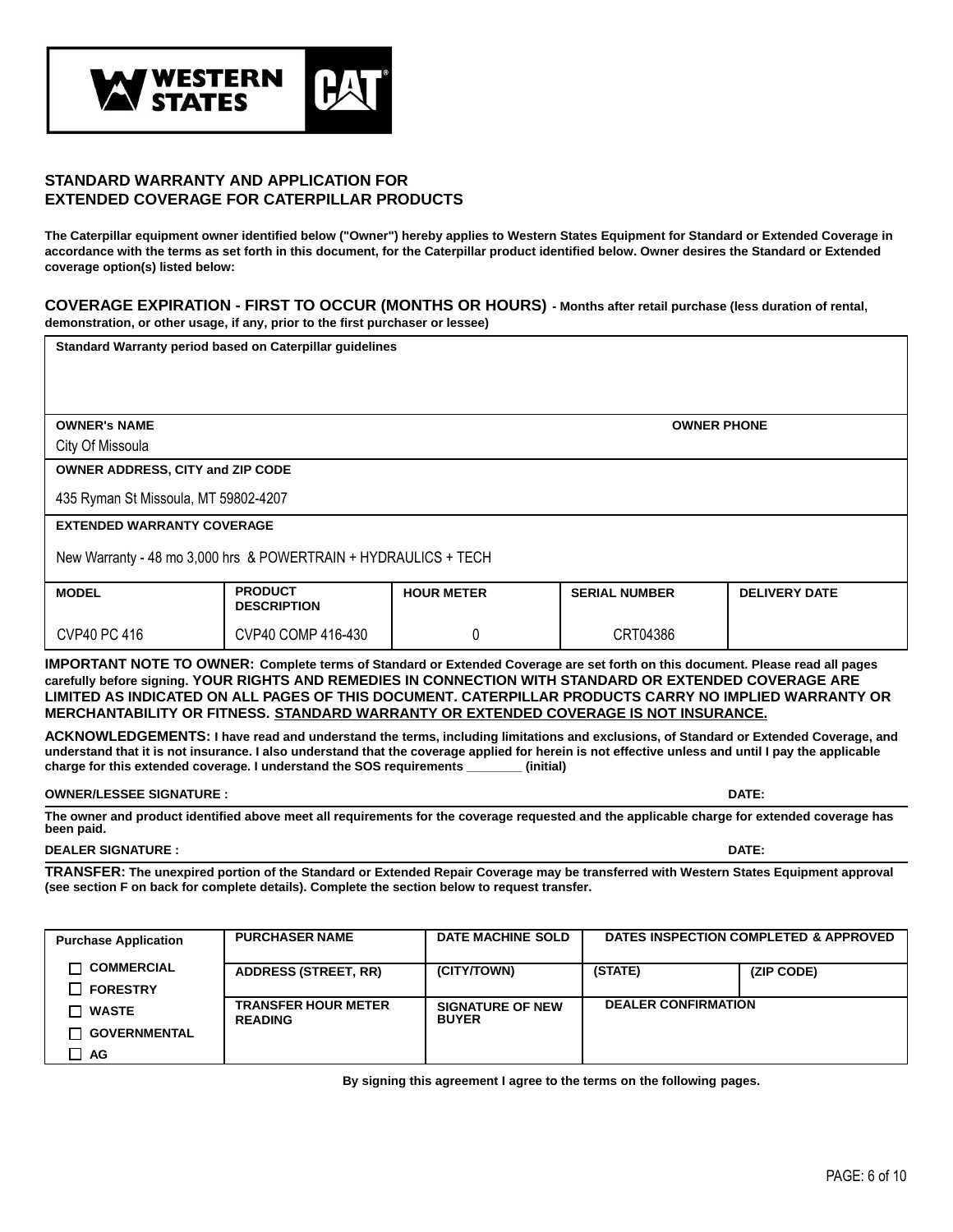# **CATERPILLAR STANDARD WARRANTY**

General Provisions: Caterpillar warrants the products sold by it, and operating within the geographic area serviced by authorized USA and Canadian Caterpillar dealers, to be free from defects in material and workmanship. In other areas and for otherproducts, different warranties may apply. Copies of applicable warranties may be obtained by writing Caterpillar Inc. 100 N.E. Adams St., Peoria IL, USA61629-3345.

**Warranty Period:** The Standard Caterpillar Machine Warranty is 12 Months/UNLIMITED hours of operation (whichever occurs first), based upon Caterpillar's recommended guidelines. For new associated work tools, the warranty period is 12 Months/UNLIMITED hours, starting from the date of delivery or sale to first user. No extended coverage is available for Caterpillar work tools. For new replacement engines, the warranty is ó months, starting from date of delivery to the first user. Note: For hydraulic line's quick connect l disconnect components sold on compact wheel loaders , mini hydraulic excavators, skid steer loaders , multi terrain loaders , and compact track loader machines, the warranty period is 50 hours starting from the date of delivery to the first user.

**Caterpillar Responsibilities:** If a defect in materials or workmanship is found during the Standard Warranty period, Caterpillar will, during normal working hours and at a place of business of a Caterpillar dealer or other source approved by Caterpillar. 1) Provide (at Caterpillar's choice) new, remanufactured, or Caterpillar-approved repaired parts or assembled components needed to correct the defect. 2) Replace lubricating oil, filers, antifreeze, and other service items made unusable by the defect. 3) Provide reasonable or customary labor needed to connect the defect. Note: Items replaced under this warranty become the property of Caterpillar. Owner Responsibilities: The user is responsible for: I ) Providing proof of deliver date to the first user. 2) The costs associated with transporting the product. 3) Labor costs, except as stated under "Caterpillar Responsibilities." 4) Local taxes, if applicable. 5) Parts shipping charges in excess of those which are usual and customary (air freight). 6) Cost to investigate complaints, unless the problem is caused by a defect in Caterpillar material or workmanship. 7) Giving timely notice of a warrantable failure and promptly making the product available for repair. 8) Costs associated with the performance of required maintenance (including proper fuel, oil, lubricants, and coolant) and items replaced due to normal wear and tear. 9) Allowing Caterpillar access to all electronically stored data. I0) Costs associated with travel time and mileage required for on-site repairs. **EXTENDED REPAIR COVERAGE**

**A. General Provisions:** During the selected coverage period, Western States Equipment will repair or replace, at its option, covered components of the product identified on the face of this document under the Extended Coverage Section. Coverage is subject to the listed conditions of "Standard", "Full Machine", "Power Train", or "Power Train Plus Hydraulics" and for the appropriately indicated "Months" and "Hours" for components that are defective in material or workmanship, ubject to the terms and conditions set forth on both sides of this document. Such repair or replacement will be free of charge for parts and labor, except as otherwise stated below or as stated within the Standard Caterpillar Warranty section above. Under the "Governmental Full Machine" option, the extended coverage includes Scheduled Oil Sampling materials and analysis provided by Western States Equipment at Caterpillar's prescribed intervals. An Extended Coverage Contract is not required for purchase or to obtain financing.

**Warranty Periods:** Warranty periods for Extended Coverage are indicated in the extended warranty coverage box on the face of this document. The coverage is listed for hours and months, whichever expires first.

**Owners Responsibilities:** The owner (lessee, for leased products) at their expense, must maintain the product in accordance with the product's Operators Manual, and, upon request, provide adequate records verifying maintenance. For the "Power Train", "Power Train Plus Hydraulics", and "Full Machine" Extended Coverage, Scheduled Oil Sampling (SOS) must be taken by the owner at Caterpillar recommended intervals and sent to Western States Equipment. Failure to do so could jeopardize the Extended Coverage and result in shared liability on a pro rata basis if SOS could have predicted or reduced the cost of a covered failure. Note: Any malfunction of the service meter shall be reported within 30 days of said malfunction in writing, or this agreement is null and void.

**Power Train Extended Coverage:** The following components are covered. If a component is not listed, it is not covered. 1) ENGINE: basic engine including engine components essential to engine operation (i.e., fuel pump, oil pump, water pump, turbocharger, governor, engine control module, etc.). 2) TRANSMISSION: includes transmission pump and hydraulic controls. 3) TORQUE CONVERTER/DIVIDER. 4) DRIVE LINE: includes pinion and bevel gear. 5) TRANSFER GEAR GROUP. 6) DRIVE AXLES. 7) FINAL DRIVES. 8) HYDRAULIC DRIVE PUMPS AND MOTORS: on hydraulic excavators and machines equipped with hydrostatic drive or differential steering, including hydrostatic lines between the pump and motor. 9) BRAKE COMPONENTS for track-type loaders and tractors, only if they also provide steering. l0) STEERING CLUTCH COMPONENTS: on track-type loaders and tractors, if so equipped. I1) DIFFERENTIAL STEERING COMPONENTS: includes differential steer planetary group, pump, motor and pilot valves. 12) VIBRATORY COMPONENTS: on vibratory compactors. Includes vibratory mechanism, hydraulic pump and motor, hydraulic valves, universal joints, bearings, and drum isolation system. 13) ROTOR DRIVE MECHANISM: on paving profilers, reclaimers and stabilizers. This includes the drive shaft group, sheave groups, and clutch group. This excludes belts, chains and rotor brakes. 14) ELECTRONIC CONTROLS AND SENSORS: which function to direct power for moving the machine. This includes power shift controls, engine pressure controls, differential lock, and fingertip controls. Also includes the wiring connectors that are part of the designated power train components.

Power Train Plus Hydraulics Extended Coverage: The following components are covered. If a component is not listed, it is not covered. Power Train Plus Hydraulics coverage includes all of the above listed items under Power Train for the appropriately indicated hours and months, plus the following: l) HYDRAULIC/STEERING HOSES AND LINES. 2) HYDRAULIC QUICK-COUPLERS AND SWIVELS. 3) HYDRAULIC TANKS: includes specific internal parts.4) HYDRAULIC OIL FILTER BASE, excluding hydraulic oil filters. 5) HYDRAULIC PUMPS AND MOTORS: including steering pumps (main and supplemental). 6) HYDRAULIC CYLINDERS: steering, suspension, and implement hydraulic cylinders (includes bulldozer and ripper cylinders on track-type tractors). 7) HYDRAULIC VALVES AND CONTROLS: includes all parts that make up a valve for directing or controlling hydraulic fluid for steering and implements, including automatic blade controls and bucket position controls. 8) HYDRAULIC ACCUMULATORS: steering and implement. 9) HYDRAULIC OIL COOLERS: steering and implement.

**Full Machine Extended Coverage:** All of the listed items included in the POWER TRAIN and POWER TRAIN PLUS HYDRAULICS coverage, plus all attachments/accessories that were installed on the product before delivery which are not covered by another warranty, for the appropriately indicated hours and months of coverage on the face of this document (whichever expires first). Governmental application "Full Machine Failsafe Coverage" will also include all fluid filters and pre-paid SOS as prescribed by Caterpillar's recommendations and a 95% machine availability as recorded by owner. Machine availability for Governmental application Full Machine Failsafe coverage will be determined by:

Scheduled Hours Available for Work (numerator)

Scheduled Hours (denominator)

The machine availability will be evaluated at l2-month intervals. If machine availability is below 95%, Western States Equipment will reimburse owner \$25.00 per hour for the

hours necessary to "enhance" availability to the 95%level.

Note: "Power Train", "Power Train Plus Hydraulics", and "Full Machine" coverage continue (unless transferred or terminated as per Section C or G below) until the expiration of the hours or months listed on the face of this document. The coverage period ends after reaching the specified number of months selected, or when the machine's hour meter reaches the specified number of hours limitation selected, whichever occurs first. Extended Coverage is available only through Western States Equipment for Caterpillar Equipment.

**Note:** Once Extended Coverage becomes effective, Western States Equipment's obligations there under extend only to the applicant identified on the face of this document, unless the remaining coverage is transferred to a subsequent end use purchaser of the product in accordance with Section F below, and indicated on the face of this document, or cancelled under Section G below.

**Note:** The travel time and mileage/hauling option is available only to Governmental application "Full Machine Failsafe coverage" option.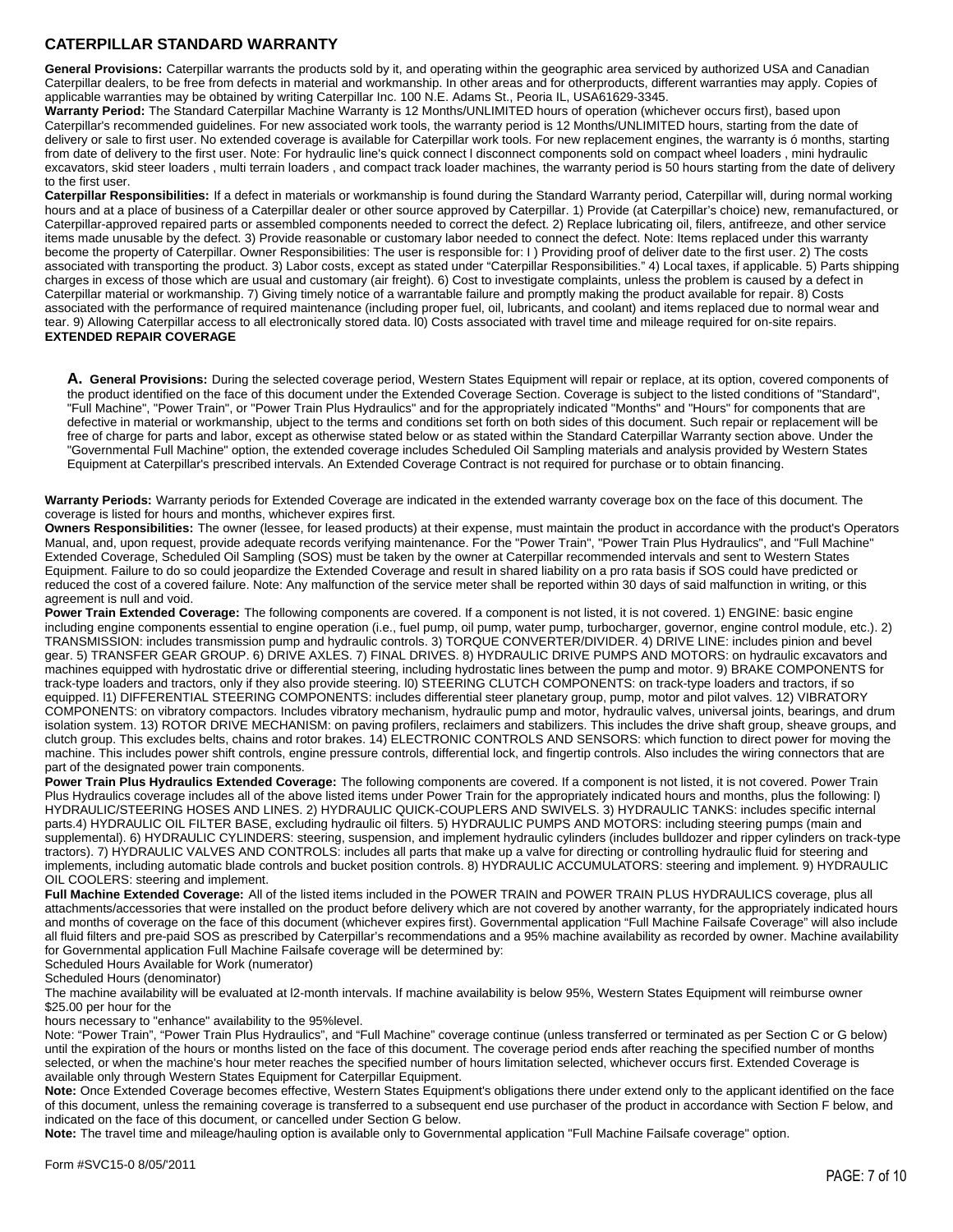**B. ITEMS NOT COVERED:** Western States Equipment is not responsible for the following: l) Premiums charged for overtime labor requested by the owner/lessee. 2) Transporting the product to and from the place where service is performed, or service calls made by the repairing dealer if the travel time and mileage/hauling option is not included. 3) Depreciation or damage caused by normal wear, lack of reasonable and proper maintenance, failure to follow operating instructions, misuse, lack of proper protection during storage, vandalism, the elements, collision or other accidents, or acts of God. 4) Normal maintenance and replacement of maintenance and wear items, such as filters, oil, fuel, hydraulic fluid, lubricants, coolants and conditioners, labor for taking oil sample, tires, Freon, batteries, lights, paint, fuses, glass, seat upholstery, undercarriage, lubricated joints (including pins and bushings), blades and cutting edge parts, belts, dry brakes, dry clutch linings, and bulbs. 5) Any defect in a non-covered component, or damage to or failure of a covered component caused by a defect in a non-covered component. 6) Travel time and mileage for Extended Repair Coverage repairs in the field, if travel time and mileage/hauling option is not included. 7) Auxiliary Equipment Manufacturers' attachments and new associated work tools and attachments carry only one warranty as prescribed by that manufacturer. 8) Western States Equipment will not be responsible for repairs, cost of repairs, or be assessed hours against the availability guarantee for damage or downtime caused by fire, vandalism, accident, operator's abuse, negligence, strikes, acts of God, failure to perform the manufacturer's recommended maintenance æ set forth by the lube and maintenance guide, tire failure or Auxiliary Equipment or Attachments. 9) Owner/Lessee will not assess the time required to perform the manufacturer's recommended maintenance as set forth by the lube and maintenance guide against the availability guarantee. 1 0) All costs (including travel time and mileage/hauling) for repairs required because of abuse or improper operation will be charged to the owner/lessee. Minor repairs that do not affect the immediate and safe operation of the machine will be completed within the earliest possible period within Western States Equipment maintenance schedule.

**C. TERMINATION OF EXTENDED COVERAGE:** 'Western States Equipment is relieved of its obligation under Extended Coverage if: 1) The product is altered or modified in any manner not approved by Western States Equipment in writing. 2) The product's hour meter has been rendered inoperative or otherwise tampered with, or any malfunction of the service meter is not reported within 30 days of said malfunction in writing to Western States Equipment. 3) The product is removed from Western States' territory. 4) Use is made of the product within an application group other than the one designated in the original application for Extended Coverage for the product.

**D. LIMITATIONS OF WESTERN STATES EQUIPMENT LIABILITY:** In no event will Western States Equipment be liable for any incidental or consequential damages (including, without limitation, loss of profits, rental of substitute equipment, or other commercial loss) that may be caused due to a defect in the product of the breach of performance of Western States Equipment obligations under Extended Coverage.

**E. OBTAINING EXTENDED COVERAGE SERVICE:** To obtain service the owner/lessee must request Extended Coverage Service from the nearest Western States Equipment branch. When making a request, the owner/lessee must promptly make the product available for repair and inform the dealer of what they believe is the problem/defect. Extended Coverage service can be performed in the field if the owner/lessee and servicing branch agree to do so. However, Western States Equipment will not be held responsible for any additional cost incurred because of the decision to repair a machine in the field. Dealer Branches toll free number:

| Idaho Falls, ID | 877-552-2287 |
|-----------------|--------------|
| Lewiston, ID    | 800-842-2225 |
| Meridian, ID    | 800-852-2287 |
| Pocatello, ID   | 800-832-2287 |
| Twin Falls, ID  | 800-258-1009 |
| Kalispell, MT   | 800-635-7794 |
| Missoula, MT    | 800-548-1512 |
| LaGrande, OR    | 800-963-3101 |

Pendleton, OR Pasco, WA Spokane, WA Hayden, ID

888-388-2287 800-633-2287 800-541-1234 208-762-6600 (Not a toll free number)

**F. TRANSFER OF UNUSED COVERAGE UPON RESALE:** Remaining Extended Coverage applicable to a used Caterpillar product is transferred to a subsequent end use purchaser only if: l) The subsequent purchase is made before the product's Extended Coverage expires. 2) The product is determined by Western States Equipment to be in satisfactory condition following an inspection performed by an authorized Western States Equipment branch at the subsequent end use purchaser's expense. 3) The subsequent end use purchaser receives Western States Equipment's written confirmation of the transfer. 4) The use of the product by the subsequent end use purchaser remains in the initial/same application group designed on the product's original coverage application, or the subsequent end use purchaser pays the amount specified by Western States Equipment for conversion of the remaining coverage to a different application group.

**G. CANCELLATION OF COVERAGE:** The owner may cancel Extended Coverage: l) Within thirty (30) days of machine purchase by original end use purchaser if no claim has been made, and receive a full refund of the coverage purchase price, less a \$50.00 cancellation fee. 2) At any other time during the coverage by the first end use purchaser and receive a pro rata refund of the coverage purchase price for the unexpired term of the coverage, based on the number of lapsed months, less a \$50.00 cancellation fee. 3) Prior to cancellation owner/lessee must provide written notice of the intent to cancel coverage to the nearest Western States Equipment branch.

**H. COVERAGE AFFORDED UNDER THIS CONTRACT IS NOT GUARANTEED BY THE IDAHO INSURANCE GUARANTY ASSOCIATION. OBLIGATIONS OFTHE MACHINE SERVICE CONTRACTPROVIDERUNDERTHIS MACHINE SERVICE CONTRACTARE GUARANTEED UNDER A SERVICE CONTRACT LIABILITY POLICY. SHOULD THE MACHINE SERVICE CONTRACT PROVIDER FAIL TO PAY OR PROVIDE SERVICE ON ANY CLAIM WITHTN SIXTY (60) DAYS AFTER PROOF OF LOSS HAS BEEN FILED, THE MACHINE SERVICE CONTRACT HOLDER IS ENTITLED TO MAKE A CLAIM DIRECTLY AGAINST THE INSURANCE COMPANY.**

**I. UPON FAILURE OF THE OBLIGOR TO PERFORM UNDER THE CONTRACT, CATERPILLAR INSURANCE COMPANY SHALL PAY ON BEHALF OF THE OBLIGOR ANY SUMS THE OBLIGOR IS LEGALLY OBLIGATED TO PAY OR SHALL PROVIDE THE SERVICE THAT THE OBLIGOR IS LEGALLY OBLIGATTED TO PERFORM ACCORDING TO THE OBLIGOR'S CONTRACTUAL OBLIGATION UNDER THE SERVICE CONTRACTS ISSUED BY THE OBLIGOR, AND CATERPILLAR INSURANCE COMPANY WILL PAY CLAIMS AGAINST THE OBLIGOR FOR THE RETURN OF THE UNEARNED PURCHASE PRICE OF THE SERVICE CONTRACT.**

**J. THIS DOCUMENT IS NOT AN IMPLIED WARRANTY. THIS COVERAGE IS EXPRESSLY IN LIEU OF ANY OTHER WARRANTIES, EXPRESS OR IMPLIED, INCLUDING ANY WARRANTY OF MERCHANTABILITY OR FITNESS FOR A PARTICULAR PURPOSE. REMEDIES UNDER THIS COVERAGE ARE LIMITED TO THE PROVISION OF MATERIAL AND LABOR, AS SPECIFIED HEREIN. WESTERN STATES EQUIPMENT IS NOT RESPONSIBLE FOR INCIDENTAL OR CONSEQUENTIAL DAMAGES.**

**K. REGISTER OBLIGOR: WESTERN STATES EQUIPMENT COMPANY IS REGISTERED OBLIGOR, WHO IS CONTRACTUALLY OBLIGATED TO THE SERVICE CONTRACT HOLDEWOWNERS NAME TO PROVIDE SERVICE UNDER THIS SERVICE AGREEMENT. WESTERN STATES EQUIPMENT COMPANY CAN BE CONTACTED AT THE FOLLOWING ADDRESS OR PHONE NUMBER: WESTERN STATES EQUIPMENT COMPANY 500 E OVERLAND ROAD, MERIDIAN, ID 83642 (208) 888-2287. SERVICE CONTRACT INSURBR: CATERPILLAR INSURANCE COMPANY 2120 WEST END AVE., NASHVILLE, TENNESSEE 37203 I 800 248-4228**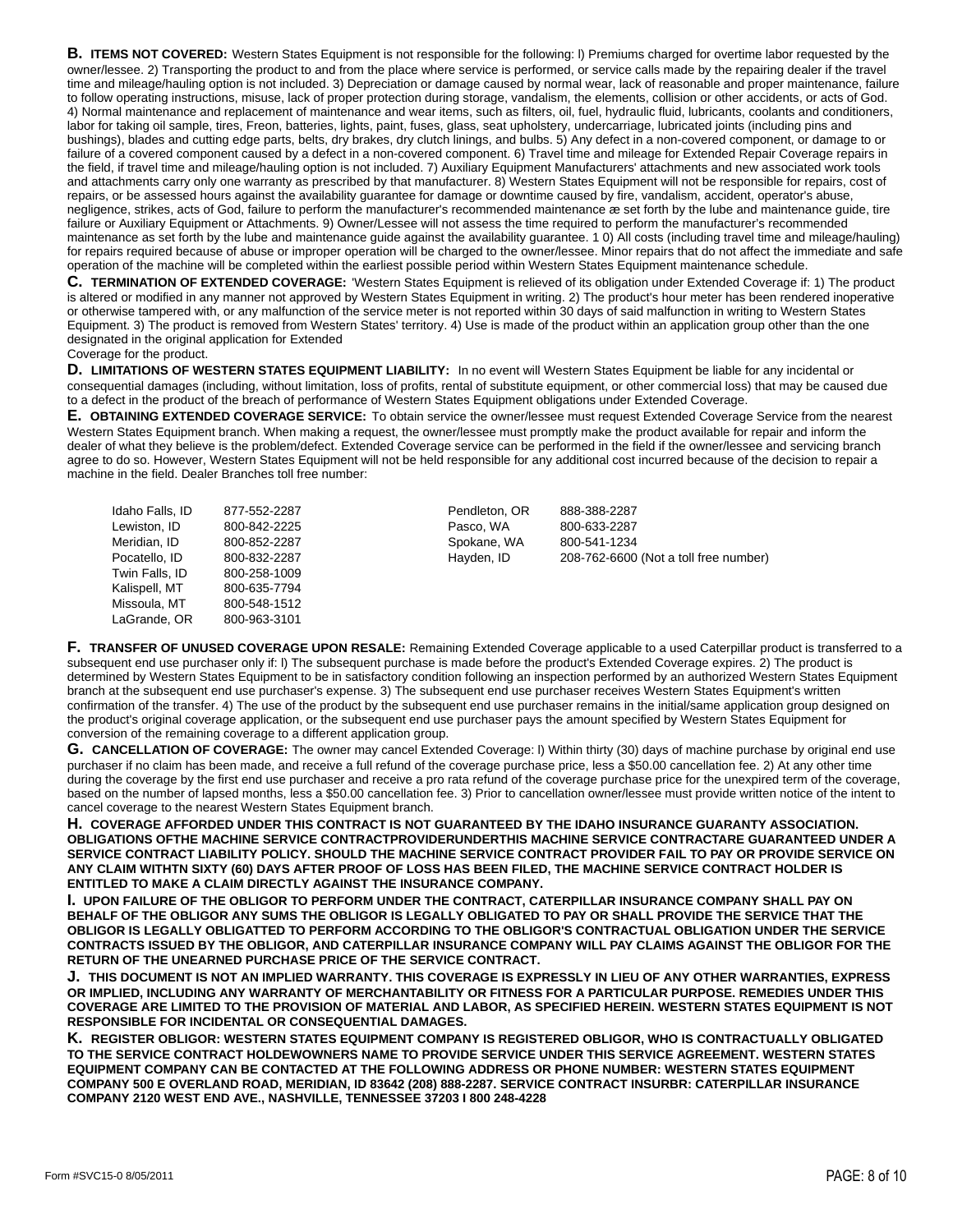

**Caterpillar Inc.**

**Peoria, Illinois 61629**

Check when information has been entered into the Product. Information System through Caterpillar dealer terminal.

#### DO NOT SEND IF ENTERED INTO P.I.S.

| <b>Delivery Service Record</b>                        |                                                     | Comprobante Del Servicio de Entrega                                                                                                                                                                                                                                                                                                                                                                                                                                                                 |                                                                    |                         |                                                       |                                                                                                               |
|-------------------------------------------------------|-----------------------------------------------------|-----------------------------------------------------------------------------------------------------------------------------------------------------------------------------------------------------------------------------------------------------------------------------------------------------------------------------------------------------------------------------------------------------------------------------------------------------------------------------------------------------|--------------------------------------------------------------------|-------------------------|-------------------------------------------------------|---------------------------------------------------------------------------------------------------------------|
| DLR. CODE                                             | <b>MODEL</b>                                        | <b>MACHINE SERIAL NO.</b>                                                                                                                                                                                                                                                                                                                                                                                                                                                                           | <b>HOURS</b>                                                       | <b>DELIVERY DATE</b>    |                                                       | <b>ENGINE SERIAL NO.</b>                                                                                      |
| <b>COD. DISTRIB.</b>                                  | <b>MODELO</b>                                       | <b>N/S MAQUINA</b>                                                                                                                                                                                                                                                                                                                                                                                                                                                                                  | <b>HORAS</b>                                                       | <b>FECHA DE ENTREGA</b> |                                                       | <b>N/S MOTOR</b>                                                                                              |
| H <sub>510</sub>                                      | <b>CVP40 PC 416</b>                                 | CRT04386                                                                                                                                                                                                                                                                                                                                                                                                                                                                                            | 0                                                                  |                         |                                                       |                                                                                                               |
|                                                       |                                                     | <u>ATTACHMENTS INSTALLED:</u> BUCKET, DOZER, RIPPER, WINCH, CAB,<br>TRANSMISSION, BOOM, STICK, ETC.                                                                                                                                                                                                                                                                                                                                                                                                 | ACCESORIOS INSTALADOS: CUCHARON, HOJA, DESGARRADOR. MALACATE,      |                         |                                                       | CABINA, TRANMISION, PLUMA, BRAZO, ETC,                                                                        |
| Mfr. & Model or Part No.<br>Fabricante y Modelo o N/P |                                                     | Mfr. & Model or Part No,<br>Fabricante y Modelo o N/P                                                                                                                                                                                                                                                                                                                                                                                                                                               | Mfr. & Model or Part No,<br>Fabricante y Modelo o N/P              |                         | Mfr. & Model or Part No,<br>Fabricante y Modelo o N/P |                                                                                                               |
|                                                       | 36" HD BKT 10.3CFT 416-430 D/E/F                    | CVP40 COMP 416-430                                                                                                                                                                                                                                                                                                                                                                                                                                                                                  | 24" HD BKT 6.2CFT 416-430 D/E/F                                    |                         |                                                       |                                                                                                               |
| Serial No.<br>N/S                                     |                                                     | Serial No. CRT04386                                                                                                                                                                                                                                                                                                                                                                                                                                                                                 | Serial No. BL211031673<br>N/S                                      |                         | Serial No.<br>N/S                                     |                                                                                                               |
| Customer Name (Please Print)                          | Nombre del Cliente (con letra de imprenta)          | City Of Missoula                                                                                                                                                                                                                                                                                                                                                                                                                                                                                    |                                                                    |                         |                                                       |                                                                                                               |
| Dirección postal completa                             |                                                     | 435 Ryman St Missoula, MT 59802-4207                                                                                                                                                                                                                                                                                                                                                                                                                                                                |                                                                    |                         |                                                       |                                                                                                               |
|                                                       |                                                     |                                                                                                                                                                                                                                                                                                                                                                                                                                                                                                     |                                                                    |                         | Country                                               | USA                                                                                                           |
|                                                       |                                                     |                                                                                                                                                                                                                                                                                                                                                                                                                                                                                                     |                                                                    |                         |                                                       |                                                                                                               |
|                                                       |                                                     | Delivery service on this machine has been completed, including the following items. Check () when each item is completed.<br>El servicio de entrega de esta máquina se ha completado incluso los puntos siguientes, Marque () cada punto que complete.<br>Operation Guide delivered with machine and operating controls and warning labels explained to user.<br>Se entregó con la máquina la Guia de Operación y se explicó al usuario la operación de los controles y los rótulos de advertencia. |                                                                    | 3.                      | país<br>Parts Book delivered with machine.            | Se entregó con la máquina el Catálogo de Piezas.                                                              |
| 2.<br>User's Signature<br>Firma del usuario           |                                                     | Maintenance Guide delivered with machine and maintenance service, fluid levels and adjustments explained to user,<br>Se entregó con la máquina la Guia de Conservación y se explicó al usuario el servicio de conservación, ajustes y nivel de fluidos                                                                                                                                                                                                                                              | Dir. Rep. Signature<br>Firma del representante<br>del distribuidor | 4.                      | (No. de Foma 01-085314-03).                           | All items on Delivery Checklist have been completed,<br>Se hizo todo lo indicado en el Comprobante de Entrega |
|                                                       | <b>Delivery Checklist CONTINUED ON REVERSE SIDE</b> |                                                                                                                                                                                                                                                                                                                                                                                                                                                                                                     |                                                                    |                         |                                                       |                                                                                                               |
| At dealership                                         |                                                     |                                                                                                                                                                                                                                                                                                                                                                                                                                                                                                     | At delivery area with customer (owner, operator):                  |                         |                                                       |                                                                                                               |

#### **Lista de Comprobación** SIGUE AL DORSO

#### En la distribuidora

- Asegurese que se completaron los programas pendlentes de mejoras al producto para fines de seguridad (PlP),
- $\Box$  Asegurese que hay disponibles todas las formas y folletos necesarios.
- $\Box$  Se han puesto todas las etiquetas.
- 
- Todos los accesorios están instalados/disponibles. Se han instalado los pasadores de traba para embarque/servicio en el sistema supresor de incendios (si tiene) al transportar la máquina.

#### En el lugar de entrega, con el cliente (propietario. operador).

- Explicar et Catálogo de Piezas.
- Explicar todos los rótulos de advertencia de la máquina.
- Mostrar ublcación de todos los números de serie en ta máquina.

#### **Lubricación y Conservación**

- Explicar la Gula de Conservación. lndicar cómo se utiliza el cuadro de lubricación y conservación.
- Mostrar todos los puntos de lubricación de la máquina y accesorios.